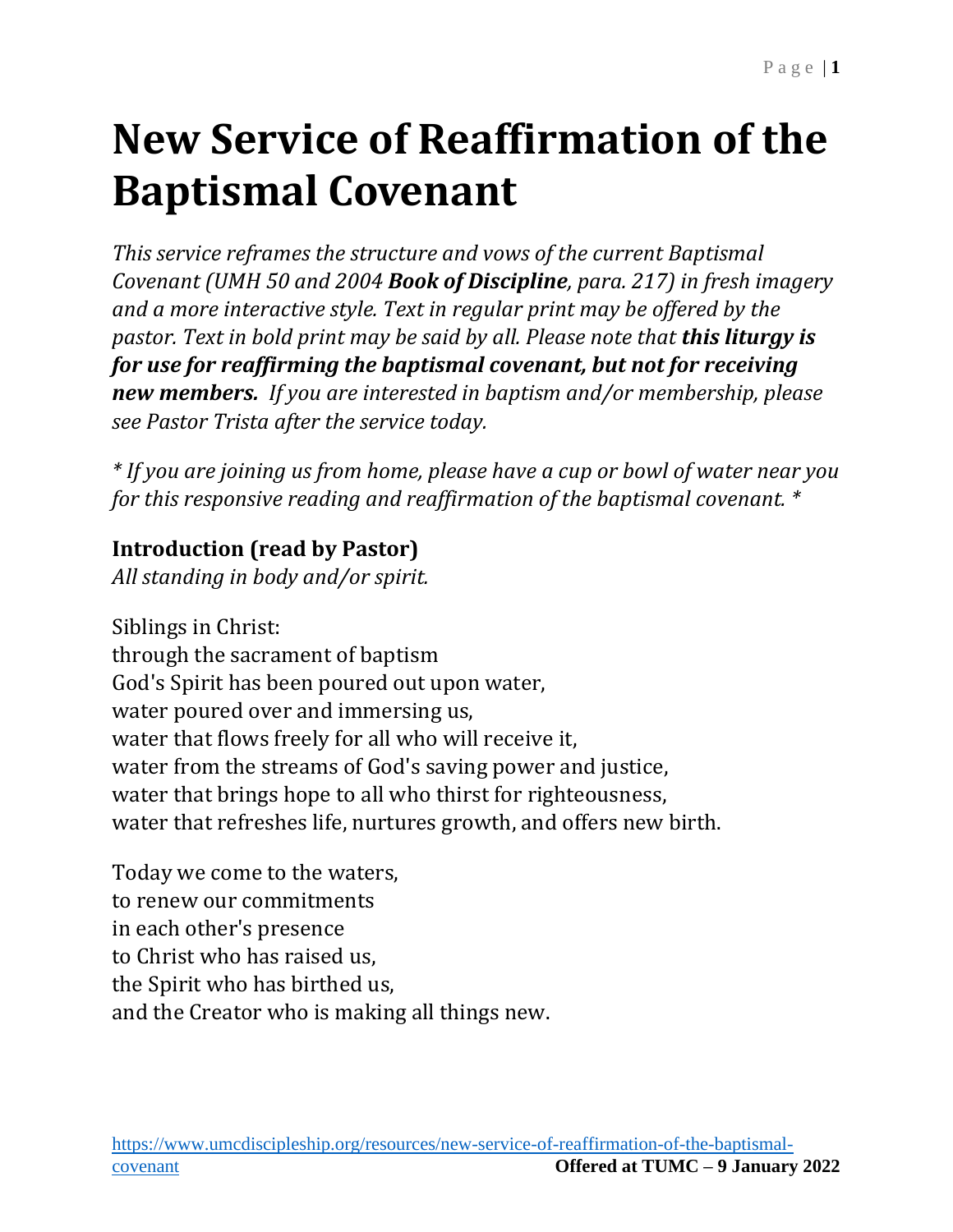### **Renunciation of Sin and Profession of Faith (read responsively)**

And so, I ask you, will you turn away from the powers of sin and death?

#### **We renounce the spiritual forces of wickedness, Reject the evil powers of this world, And repent of our sin!**

Will you let the Spirit use you as prophets to the powers that be?

#### **We accept the freedom and power God gives us To resist evil, injustice, and oppression In whatever forms they present themselves!**

Will you proclaim the good news and live as disciples of Jesus Christ, his body on earth?

**We confess Jesus Christ as our Savior, put our whole trust in his grace, and promise to serve him as our Lord, in union with the church which Christ has opened to people of all ages, nations, races, genders and sexualities.**

Will you be living witnesses to the gospel, individually and together, wherever you are, and in all that you do?

#### **We will remain faithful members of Christ's holy church And serve as Christ's representatives in the world.**

Will you receive and profess the Christian faith as contained in the Scriptures of the Old and New Testaments?

**We affirm and teach the faith of the whole church as we put our trust in God, the Creator Almighty. in Jesus Christ, God's only Son. and in the Holy Spirit, Eternal and Holy, now and forever.**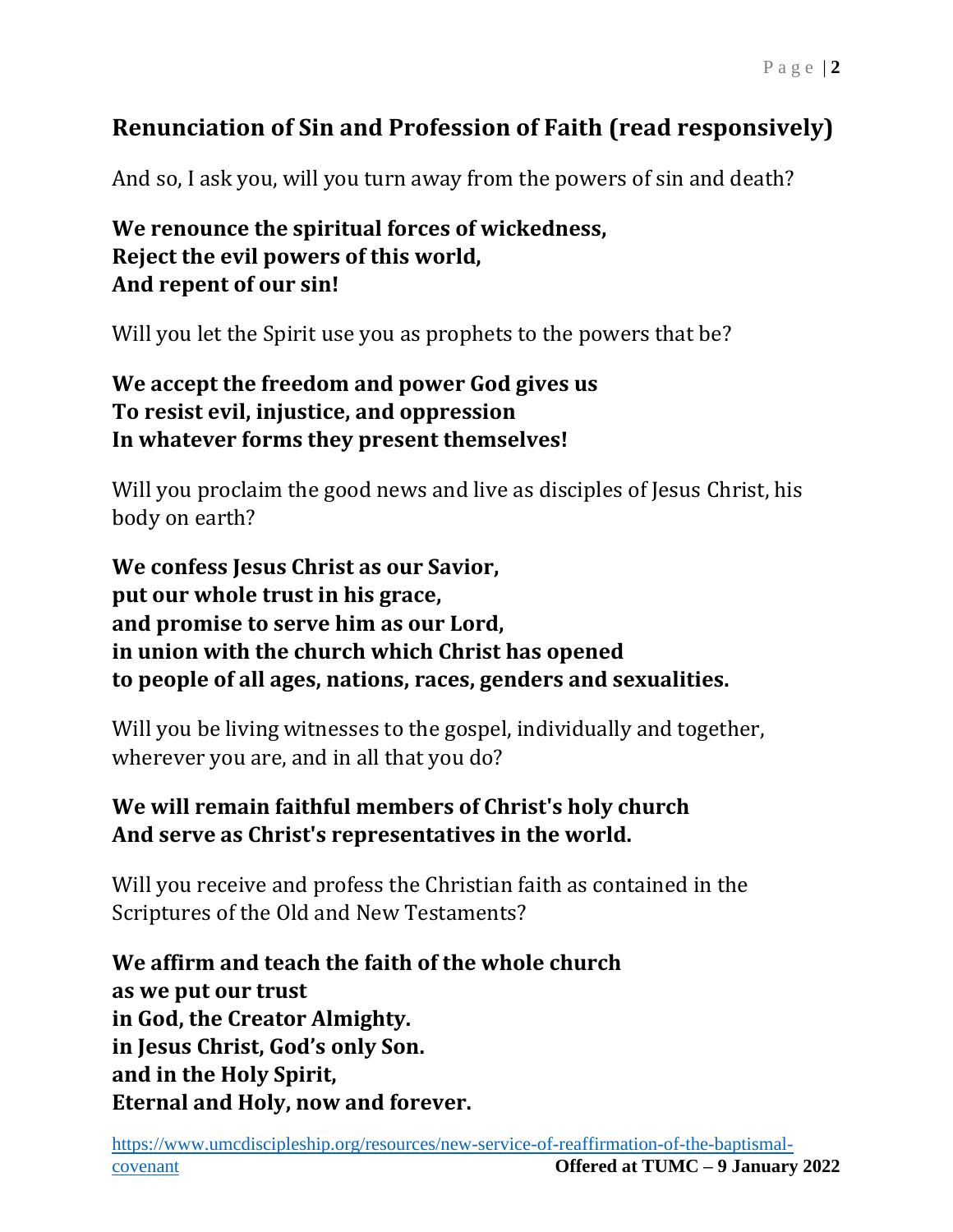## **Thanksgiving Over the Water**

The Spirit of the Lord is with us.

#### **Even so, come Lord Jesus!**

Let us pray.

Almighty God, the life you birthed in us by baptism into Jesus Christ will never die. Your justice never fails. Your mercy is everlasting.

#### **Your healing river flows. Your Spirit blows where you will. We cannot stop you, God!**

But sometimes we try. We try to block the flow, we redirect the winds of the Spirit, or we walk so far away from the life-giving Stream that we do not hear its sound, and we forget its power. We parch ourselves.

#### **We are dry and thirsty, O God. Come, refresh us!**

*\* signs of the cross are made – all are invited to stretch out their hands \**

*The pastor offers gestures of calling upon the Holy Spirit to come upon the people and the water. The people are invited to offer the same gestures as they respond.*

Come upon us, Holy Spirit! **Come upon us, Holy Spirit!**